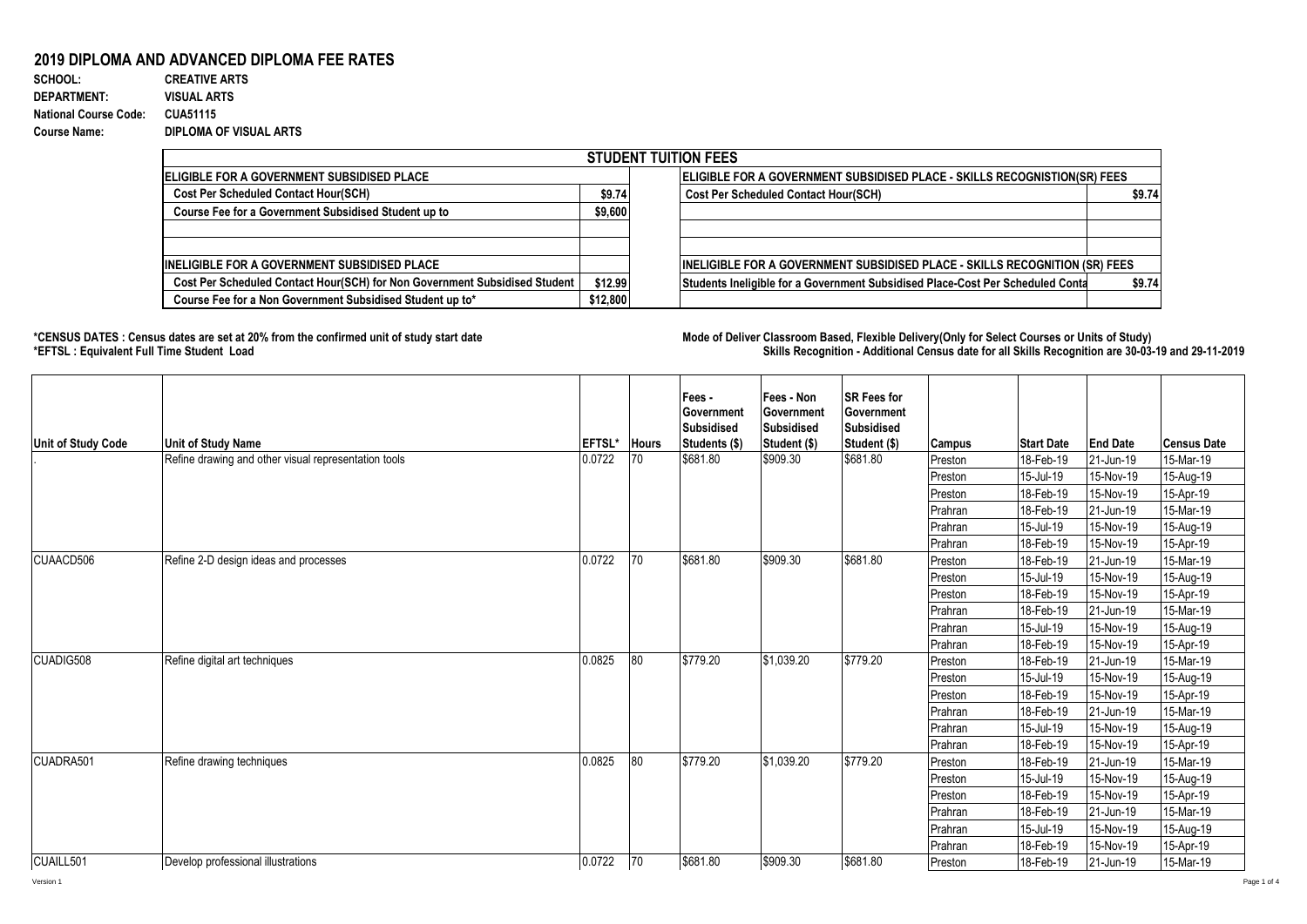| Unit of Study Code    | <b>Unit of Study Name</b>                     | EFTSL* | <b>Hours</b> | Fees -<br>Government<br><b>Subsidised</b><br>Students (\$) | Fees - Non<br>Government<br><b>Subsidised</b><br>Student (\$) | <b>SR Fees for</b><br><b>Government</b><br><b>Subsidised</b><br>Student (\$) | Campus  | <b>Start Date</b> | <b>End Date</b> | <b>Census Date</b> |
|-----------------------|-----------------------------------------------|--------|--------------|------------------------------------------------------------|---------------------------------------------------------------|------------------------------------------------------------------------------|---------|-------------------|-----------------|--------------------|
|                       |                                               |        |              |                                                            |                                                               |                                                                              | Preston | 15-Jul-19         | 15-Nov-19       | 15-Aug-19          |
|                       |                                               |        |              |                                                            |                                                               |                                                                              | Preston | 18-Feb-19         | 15-Nov-19       | 15-Apr-19          |
|                       |                                               |        |              |                                                            |                                                               |                                                                              | Prahran | 18-Feb-19         | 21-Jun-19       | 15-Mar-19          |
|                       |                                               |        |              |                                                            |                                                               |                                                                              | Prahran | 15-Jul-19         | 15-Nov-19       | 15-Aug-19          |
|                       |                                               |        |              |                                                            |                                                               |                                                                              | Prahran | 18-Feb-19         | 15-Nov-19       | 15-Apr-19          |
| CUAILL502             | Refine illustration techniques                | 0.0722 | 70           | \$681.80                                                   | \$909.30                                                      | \$681.80                                                                     | Preston | 18-Feb-19         | 21-Jun-19       | 15-Mar-19          |
|                       |                                               |        |              |                                                            |                                                               |                                                                              | Preston | 15-Jul-19         | 15-Nov-19       | 15-Aug-19          |
|                       |                                               |        |              |                                                            |                                                               |                                                                              | Preston | 18-Feb-19         | 15-Nov-19       | 15-Apr-19          |
|                       |                                               |        |              |                                                            |                                                               |                                                                              | Prahran | 18-Feb-19         | 21-Jun-19       | $15-Mar-19$        |
|                       |                                               |        |              |                                                            |                                                               |                                                                              | Prahran | 15-Jul-19         | 15-Nov-19       | 15-Aug-19          |
|                       |                                               |        |              |                                                            |                                                               |                                                                              | Prahran | 18-Feb-19         | 15-Nov-19       | 15-Apr-19          |
| BSBLIB504             | Develop exhibition concepts                   | 0.0515 | 50           | \$487.00                                                   | \$649.50                                                      | \$487.00                                                                     | Preston | 18-Feb-19         | 21-Jun-19       | 15-Mar-19          |
|                       |                                               |        |              |                                                            |                                                               |                                                                              | Preston | 15-Jul-19         | 15-Nov-19       | 15-Aug-19          |
|                       |                                               |        |              |                                                            |                                                               |                                                                              | Preston | 18-Feb-19         | 15-Nov-19       | 15-Apr-19          |
|                       |                                               |        |              |                                                            |                                                               |                                                                              | Prahran | 18-Feb-19         | 21-Jun-19       | 15-Mar-19          |
|                       |                                               |        |              |                                                            |                                                               |                                                                              | Prahran | 15-Jul-19         | 15-Nov-19       | 15-Aug-19          |
|                       |                                               |        |              |                                                            |                                                               |                                                                              | Prahran | 18-Feb-19         | 15-Nov-19       | 15-Apr-19          |
| CUAPAI501             | Refine painting techniques                    | 0.0825 | 80           | \$779.20                                                   | \$1,039.20                                                    | \$779.20                                                                     | Preston | 18-Feb-19         | 21-Jun-19       | 15-Mar-19          |
|                       |                                               |        |              |                                                            |                                                               |                                                                              | Preston | 15-Jul-19         | 15-Nov-19       | 15-Aug-19          |
|                       |                                               |        |              |                                                            |                                                               |                                                                              | Preston | 18-Feb-19         | 15-Nov-19       | 15-Apr-19          |
|                       |                                               |        |              |                                                            |                                                               |                                                                              | Prahran | 18-Feb-19         | 21-Jun-19       | 15-Mar-19          |
|                       |                                               |        |              |                                                            |                                                               |                                                                              | Prahran | 15-Jul-19         | 15-Nov-19       | 15-Aug-19          |
|                       |                                               |        |              |                                                            |                                                               |                                                                              | Prahran | 18-Feb-19         | 15-Nov-19       | 15-Apr-19          |
| CUAPAI502             | Investigate painting materials and processes  | 0.0722 | 70           | \$681.80                                                   | \$909.30                                                      | \$681.80                                                                     | Preston | 18-Feb-19         | 21-Jun-19       | $15-Mar-19$        |
|                       |                                               |        |              |                                                            |                                                               |                                                                              | Preston | 15-Jul-19         | 15-Nov-19       | $15-Aug-19$        |
|                       |                                               |        |              |                                                            |                                                               |                                                                              | Preston | 18-Feb-19         | 15-Nov-19       | 15-Apr-19          |
|                       |                                               |        |              |                                                            |                                                               |                                                                              | Prahran | 18-Feb-19         | 21-Jun-19       | 15-Mar-19          |
|                       |                                               |        |              |                                                            |                                                               |                                                                              | Prahran | 15-Jul-19         | 15-Nov-19       | 15-Aug-19          |
|                       |                                               |        |              |                                                            |                                                               |                                                                              | Prahran | 18-Feb-19         | 15-Nov-19       | 15-Apr-19          |
| CUAPPR <sub>501</sub> | Realise a body of creative work               | 0.0825 | 80           | \$779.20                                                   | \$1,039.20                                                    | \$779.20                                                                     | Preston | 18-Feb-19         | 21-Jun-19       | 15-Mar-19          |
|                       |                                               |        |              |                                                            |                                                               |                                                                              | Preston | 15-Jul-19         | 15-Nov-19       | 15-Aug-19          |
|                       |                                               |        |              |                                                            |                                                               |                                                                              | Preston | 18-Feb-19         | 15-Nov-19       | 15-Apr-19          |
|                       |                                               |        |              |                                                            |                                                               |                                                                              | Prahran | 18-Feb-19         | 21-Jun-19       | 15-Mar-19          |
|                       |                                               |        |              |                                                            |                                                               |                                                                              | Prahran | 15-Jul-19         | 15-Nov-19       | 15-Aug-19          |
|                       |                                               |        |              |                                                            |                                                               |                                                                              | Prahran | 18-Feb-19         | 15-Nov-19       | 15-Apr-19          |
| CUAPPR502             | Develop own sustainable professional practice | 0.0361 | 35           | \$340.90                                                   | \$454.65                                                      | \$340.90                                                                     | Preston | 18-Feb-19         | 21-Jun-19       | $15-Mar-19$        |
|                       |                                               |        |              |                                                            |                                                               |                                                                              | Preston | 15-Jul-19         | 15-Nov-19       | 15-Aug-19          |
|                       |                                               |        |              |                                                            |                                                               |                                                                              | Preston | 18-Feb-19         | 26-Apr-19       | 15-Apr-19          |
|                       |                                               |        |              |                                                            |                                                               |                                                                              | Prahran | 18-Feb-19         | 21-Jun-19       | 15-Mar-19          |
|                       |                                               |        |              |                                                            |                                                               |                                                                              | Prahran | 15-Jul-19         | 15-Nov-19       | 15-Aug-19          |
|                       |                                               |        |              |                                                            |                                                               |                                                                              | Prahran | 18-Feb-19         | 26-Apr-19       | 15-Apr-19          |
| CUAPPR503             | Present a body of own creative work           | 0.0619 | 60           | \$584.40                                                   | \$779.40                                                      | \$584.40                                                                     | Preston | 18-Feb-19         | 21-Jun-19       | 15-Mar-19          |
|                       |                                               |        |              |                                                            |                                                               |                                                                              | Preston | 15-Jul-19         | 15-Nov-19       | 15-Aug-19          |
|                       |                                               |        |              |                                                            |                                                               |                                                                              | Preston | 18-Feb-19         | 15-Nov-19       | 15-Apr-19          |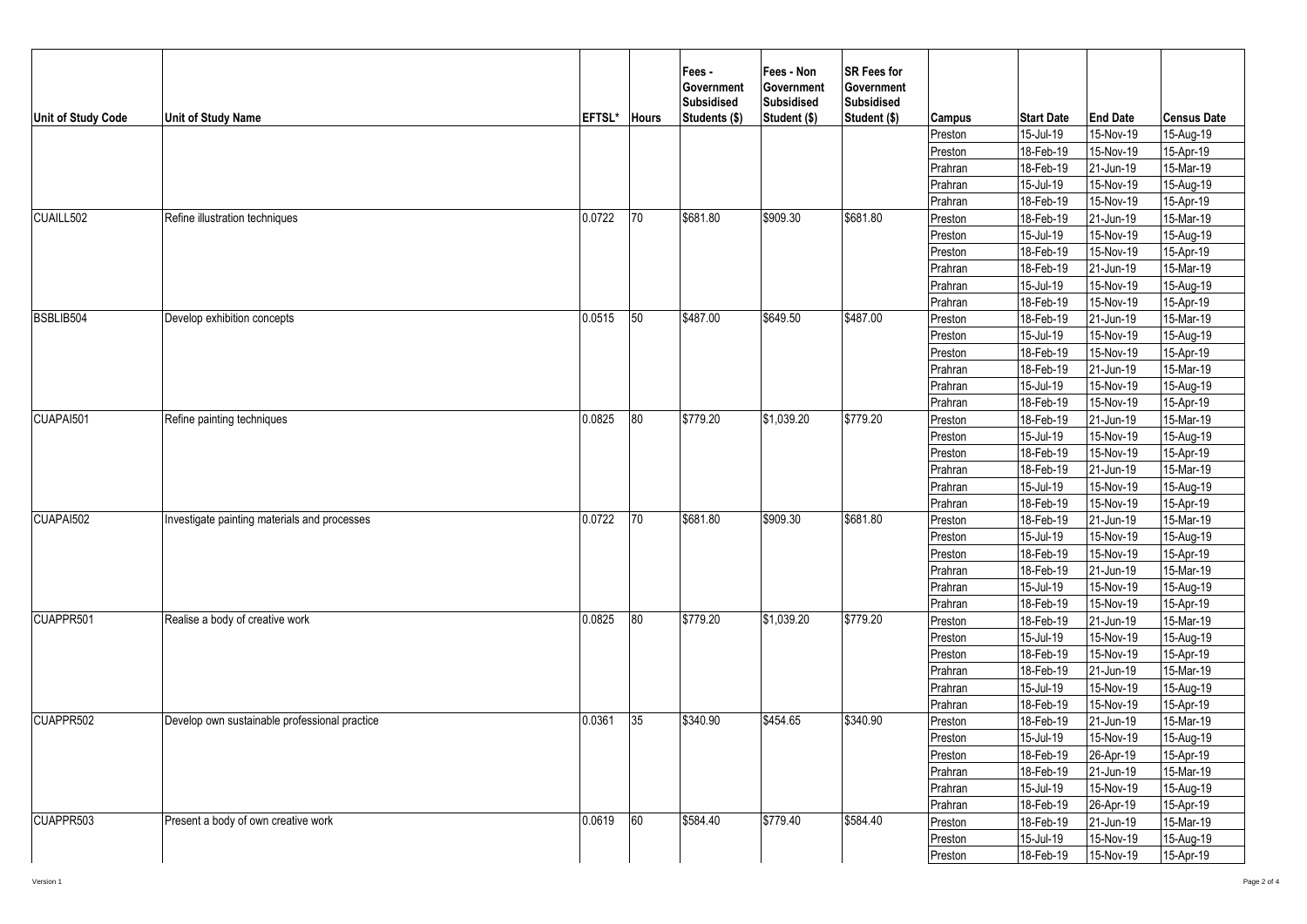| <b>Unit of Study Code</b> | <b>Unit of Study Name</b>                                        | EFTSL* | <b>Hours</b> | Fees -<br>Government<br><b>Subsidised</b><br>Students (\$) | Fees - Non<br>Government<br><b>Subsidised</b><br>Student (\$) | <b>SR Fees for</b><br>Government<br><b>Subsidised</b><br>Student (\$) | Campus  | <b>Start Date</b> | <b>End Date</b> | <b>Census Date</b> |
|---------------------------|------------------------------------------------------------------|--------|--------------|------------------------------------------------------------|---------------------------------------------------------------|-----------------------------------------------------------------------|---------|-------------------|-----------------|--------------------|
|                           |                                                                  |        |              |                                                            |                                                               |                                                                       | Prahran | 18-Feb-19         | 21-Jun-19       | 15-Mar-19          |
|                           |                                                                  |        |              |                                                            |                                                               |                                                                       | Prahran | 15-Jul-19         | 15-Nov-19       | 15-Aug-19          |
|                           |                                                                  |        |              |                                                            |                                                               |                                                                       | Prahran | 18-Feb-19         | 15-Nov-19       | 15-Apr-19          |
| CUAPPR505                 | Establish and maintain safe creative practice                    | 0.0309 | 30           | \$292.20                                                   | \$389.70                                                      | \$292.20                                                              | Preston | 18-Feb-19         | 21-Jun-19       | 15-Mar-19          |
|                           |                                                                  |        |              |                                                            |                                                               |                                                                       | Preston | 15-Jul-19         | 15-Nov-19       | 15-Aug-19          |
|                           |                                                                  |        |              |                                                            |                                                               |                                                                       | Preston | 18-Feb-19         | 26-Apr-19       | 15-Apr-19          |
|                           |                                                                  |        |              |                                                            |                                                               |                                                                       | Prahran | 18-Feb-19         | 21-Jun-19       | 15-Mar-19          |
|                           |                                                                  |        |              |                                                            |                                                               |                                                                       | Prahran | 15-Jul-19         | 15-Nov-19       | 15-Aug-19          |
|                           |                                                                  |        |              |                                                            |                                                               |                                                                       | Prahran | 18-Feb-19         | 26-Apr-19       | 15-Apr-19          |
| CUAPPR601                 | Originate a body of independent creative work                    | 0.0773 | 75           | \$730.50                                                   | \$974.25                                                      | \$730.50                                                              | Preston | 18-Feb-19         | 21-Jun-19       | 15-Mar-19          |
|                           |                                                                  |        |              |                                                            |                                                               |                                                                       | Preston | 15-Jul-19         | 15-Nov-19       | 15-Aug-19          |
|                           |                                                                  |        |              |                                                            |                                                               |                                                                       | Preston | 18-Feb-19         | 15-Nov-19       | 15-Apr-19          |
|                           |                                                                  |        |              |                                                            |                                                               |                                                                       | Prahran | 18-Feb-19         | 21-Jun-19       | 15-Mar-19          |
|                           |                                                                  |        |              |                                                            |                                                               |                                                                       | Prahran | 15-Jul-19         | 15-Nov-19       | 15-Aug-19          |
|                           |                                                                  |        |              |                                                            |                                                               |                                                                       | Prahran | 18-Feb-19         | 15-Nov-19       | 15-Apr-19          |
| CUAPPR606                 | Extend expertise in a specialised art form to professional level | 0.0825 | 80           | \$779.20                                                   | \$1,039.20                                                    | \$779.20                                                              | Preston | 18-Feb-19         | 21-Jun-19       | 15-Mar-19          |
|                           |                                                                  |        |              |                                                            |                                                               |                                                                       | Preston | 15-Jul-19         | 15-Nov-19       | 15-Aug-19          |
|                           |                                                                  |        |              |                                                            |                                                               |                                                                       | Preston | 18-Feb-19         | 15-Nov-19       | 15-Apr-19          |
|                           |                                                                  |        |              |                                                            |                                                               |                                                                       | Prahran | 18-Feb-19         | 21-Jun-19       | 15-Mar-19          |
|                           |                                                                  |        |              |                                                            |                                                               |                                                                       | Prahran | 15-Jul-19         | 15-Nov-19       | 15-Aug-19          |
|                           |                                                                  |        |              |                                                            |                                                               |                                                                       | Prahran | 18-Feb-19         | 15-Nov-19       | 15-Apr-19          |
| CUAPRI501                 | Refine printmaking techniques                                    | 0.0773 | 75           | \$730.50                                                   | \$974.25                                                      | \$730.50                                                              | Preston | 18-Feb-19         | 21-Jun-19       | 15-Mar-19          |
|                           |                                                                  |        |              |                                                            |                                                               |                                                                       | Preston | 15-Jul-19         | 15-Nov-19       | 15-Aug-19          |
|                           |                                                                  |        |              |                                                            |                                                               |                                                                       | Preston | 18-Feb-19         | 15-Nov-19       | 15-Apr-19          |
|                           |                                                                  |        |              |                                                            |                                                               |                                                                       | Prahran | 18-Feb-19         | 21-Jun-19       | 15-Mar-19          |
|                           |                                                                  |        |              |                                                            |                                                               |                                                                       | Prahran | 15-Jul-19         | 15-Nov-19       | 15-Aug-19          |
|                           |                                                                  |        |              |                                                            |                                                               |                                                                       | Prahran | 18-Feb-19         | 15-Nov-19       | 15-Apr-19          |
| CUAPRI502                 | Investigate printmaking materials and processes                  | 0.0825 | 80           | \$779.20                                                   | \$1,039.20                                                    | \$779.20                                                              | Preston | 18-Feb-19         | 21-Jun-19       | 15-Mar-19          |
|                           |                                                                  |        |              |                                                            |                                                               |                                                                       | Preston | 15-Jul-19         | 15-Nov-19       | 15-Aug-19          |
|                           |                                                                  |        |              |                                                            |                                                               |                                                                       | Preston | 18-Feb-19         | 15-Nov-19       | 15-Apr-19          |
|                           |                                                                  |        |              |                                                            |                                                               |                                                                       | Prahran | 18-Feb-19         | 21-Jun-19       | $15-Mar-19$        |
|                           |                                                                  |        |              |                                                            |                                                               |                                                                       | Prahran | 15-Jul-19         | 15-Nov-19       | 15-Aug-19          |
|                           |                                                                  |        |              |                                                            |                                                               |                                                                       | Prahran | 18-Feb-19         | 15-Nov-19       | 15-Apr-19          |
| CUARES502                 | Critique cultural works                                          | 0.0515 | 50           | \$487.00                                                   | \$649.50                                                      | \$487.00                                                              | Preston | 18-Feb-19         | 21-Jun-19       | 15-Mar-19          |
|                           | Analyse cultural history and theory                              |        |              |                                                            |                                                               | \$681.80                                                              | Preston | 15-Jul-19         | 15-Nov-19       | 15-Aug-19          |
|                           |                                                                  |        |              |                                                            |                                                               |                                                                       | Preston | 18-Feb-19         | 15-Nov-19       | 15-Apr-19          |
|                           |                                                                  |        |              |                                                            |                                                               |                                                                       | Prahran | 18-Feb-19         | 21-Jun-19       | 15-Mar-19          |
|                           |                                                                  |        |              |                                                            |                                                               |                                                                       | Prahran | 15-Jul-19         | 15-Nov-19       | 15-Aug-19          |
|                           |                                                                  |        |              |                                                            |                                                               |                                                                       | Prahran | 18-Feb-19         | 15-Nov-19       | $15-Apr-19$        |
| CUARES503                 |                                                                  | 0.0722 | 70           | \$681.80                                                   | \$909.30                                                      |                                                                       | Preston | 18-Feb-19         | 21-Jun-19       | 15-Mar-19          |
|                           |                                                                  |        |              |                                                            |                                                               |                                                                       | Preston | 15-Jul-19         | 15-Nov-19       | 15-Aug-19          |
|                           |                                                                  |        |              |                                                            |                                                               |                                                                       | Preston | 18-Feb-19         | 15-Nov-19       | 15-Apr-19          |
|                           |                                                                  |        |              |                                                            |                                                               |                                                                       | Prahran | 18-Feb-19         | 21-Jun-19       | 15-Mar-19          |
|                           |                                                                  |        |              |                                                            |                                                               |                                                                       | Prahran | 15-Jul-19         | 15-Nov-19       | 15-Aug-19          |